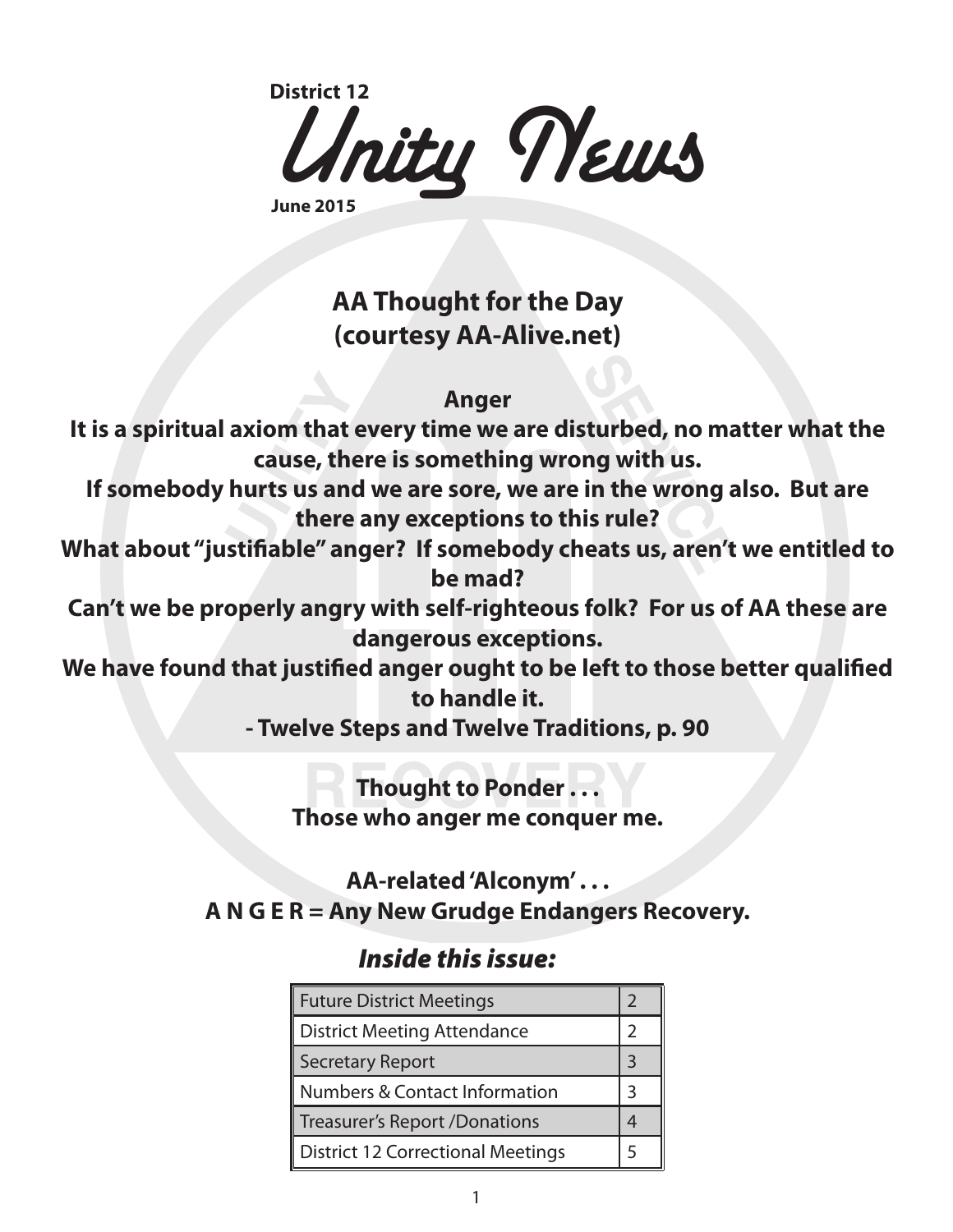# *FUTURE DISTRICT MEETING DATES*

| JULY 12th, 2015 3:00-4:00 | <b>QUEEN ST CLUB, MORGANTON</b> |  |
|---------------------------|---------------------------------|--|
|                           |                                 |  |
| AUGUST 9th, 3:00-4:00     | <b>CALDWELL HOUSE, LENOIR</b>   |  |
|                           |                                 |  |
| SEPTEMBER 13th, 3:00-4:00 | <b>HOPE VALLEY, HICKORY</b>     |  |

## **Attendance at February 2015 District Meeting**

### **Name Group Position** Kathy G. Twin City Group Sec/Registrar Joan T. **The City Group** GSR/Dist. Treas. Charles H. Forever Newcomers Webmaster Marty M. **Marty M.** Lenoir Discussion GSR/Grapevine Rep. Rob P. Note a Keep it Simple Alt. GSR Joyce O. **Second Chances** Visitor Joanne A. New Hope (FL) Visitor Donna M. **Example 20 Forever Newcomers** Alt. GSR Dee Dee A. New Hope(Merritt Isl., FL) Visitor Bob N. Valdese Open Discussion GSR Jim F. Lenoir Discussion Alt. GSR Art W. Nember Nisiting Morganton Member George M. DCM Brooks W. Caldwell Discussion GSR/LCM Carolyn B. Come Alive GSR

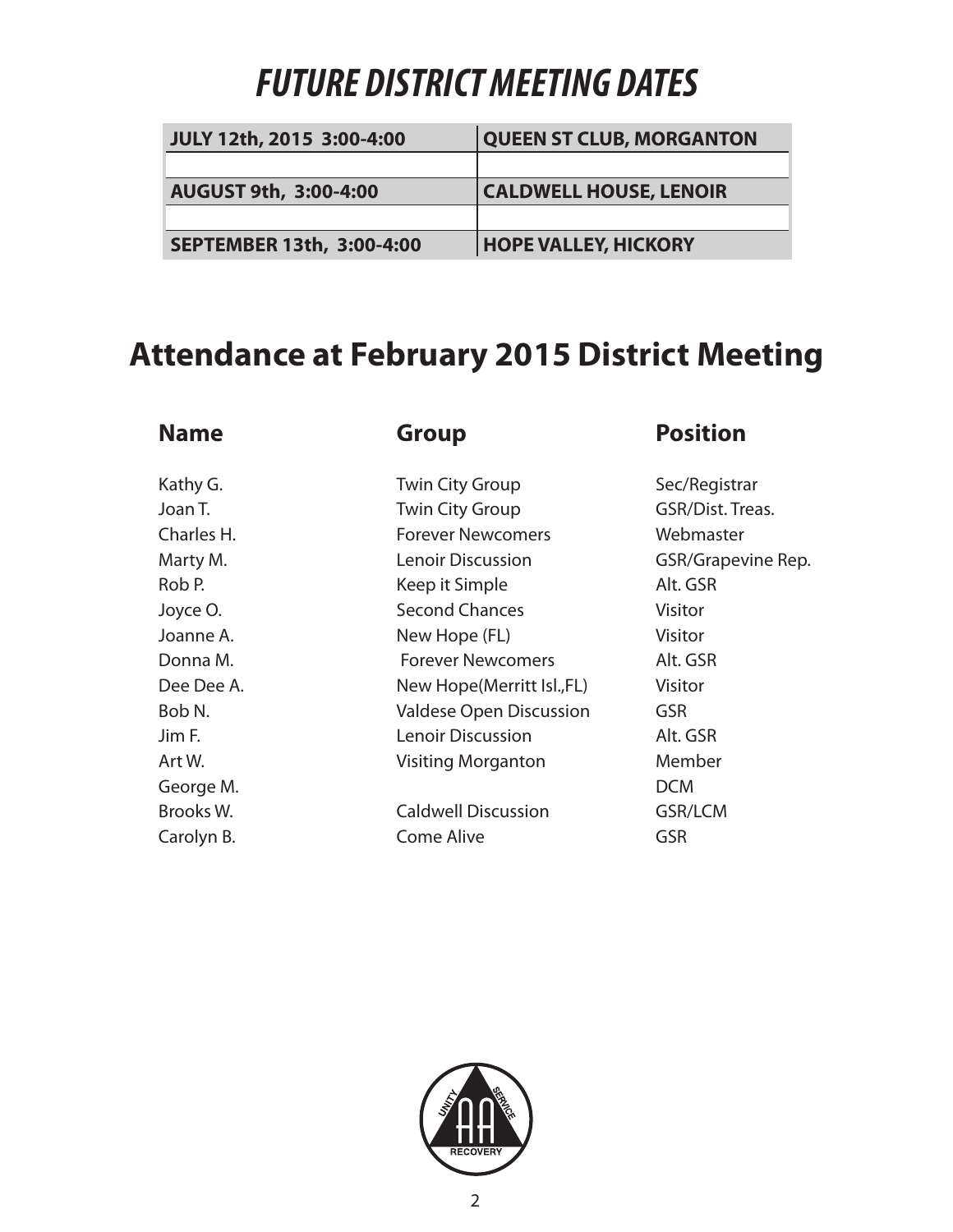## **Secretary Report – May 2015 District Meeting**

District 12 Meeting was held @ Caldwell House, Lenoir

10 Voting Members present

DCM: Reminder, Assembly this weekend, May 15 – 17, at the Hilton North Raleigh/Midtown, Raleigh.

Unity Day, June 6, First Methodist Church, Hickory. 2 – 9pm. Two workshops, one on Traditions and the other on Step 4. Dinner at 6, bring a covered dish. Speaker at 8. Come join the fun and fellowship.

New Answering Service is up and running and doing well. Calls are being received. If you would like to do service work and help another Alcoholic, contact George M. District 12 DCM with you name and contact number.

Secretary Report Read and Accepted.

LCM-Caldwell County, Groups are doing well. Thursday Night, Caldwell Discussion, Caldwell House needs support 8:00pm.

Webmaster: Everything up-to-date on Website.

Treasury Report Read and Accepted.

Grapevine Rep: Area 51 currently in  $8<sup>th</sup>$  place in the 2015 contest for new Grapevine Subscriptions.

Jim F. volunteered and was accepted as the New CFC of District 12. Thank you Jim for your service.

No New Business.

#### **OPEN POSITIONS IN DISTRICT 12; Alt. DCM, LCM Catawba Co., CPC-PI. This is a great way to do service work!**

#### **AA EVENTS**

Area 51 Spring Committee & Assembly Meeting, Hilton North Raleigh/Midtown, Raleigh, NC. May 15 -17, 2015. Deadline for Reservations, Thursday, April 16, 2015.

2015 International Convention of AA. July 2-5, 2015. Atlanta, GA. Theme for convention is "80 Years – Happy, Joyous and Free". All members and guest from around the world will celebrate AA's 80th Year at this event with big meetings held Friday night, Saturday night and Sunday morning at the Georgia Dome. Further information posted on AA's website.

SSAASA (Southern States Alcoholics Anonymous Service Assembly), Pullman Plaza Hotel, Huntington, WV. November 13  $-15, 2015$ 

## **Happy,Young & Sober !!**

It is with pleasure to announce Hickory's first ever late night meeting - Young Peoples Group! Join us at St. Alban's Episcopal Church; 130 39th Ave Pl NW, Hickory, NC 28601; 2nd floor of the Annex (building with the barn shaped roof) 10pm Saturdays Format: Closed Lead-in Discussion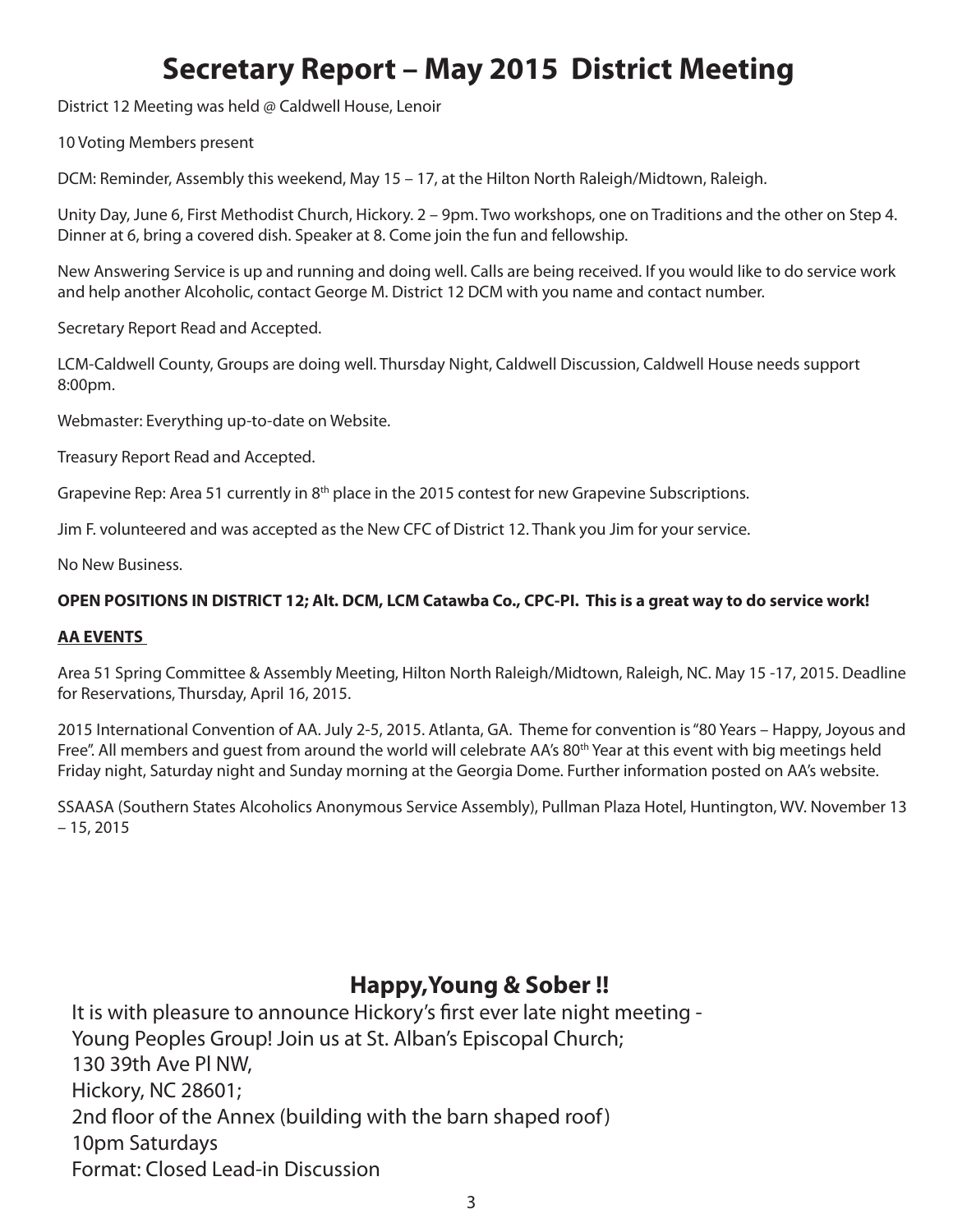## **Treasurers Report – May 2015 District Meeting**

| Treasurers Report - Date 5/31/15          |                  | <b>Amount</b> |
|-------------------------------------------|------------------|---------------|
| Balance as of (4/30/15)                   |                  | \$616.43      |
| Contributions for (May)                   |                  | \$771.21      |
| <b>Total after Contributions</b>          |                  | \$1387.64     |
| Debits for (May)                          |                  | \$428.73      |
| Balance as of 5/31/15                     |                  | \$959.64      |
| <b>Group Contributions</b>                | <b>Timeframe</b> | <b>Amount</b> |
| New Hope Group                            | May              | \$50.00       |
| Ladies of Light                           | May              | \$25.00       |
| Valdese Group                             | May              | \$40.00       |
| <b>High Noon Group</b>                    | May & June       | \$100.00      |
| <b>High Noon Group</b>                    | June & July      | \$200.00      |
| <b>Sunday Morning Group</b>               | May              | \$25.00       |
| <b>Serenity Sisters</b>                   | May              | \$80.22       |
| Come Alive Group                          | May              | \$85.99       |
| <b>Total Group Contributions</b>          |                  | \$606.21      |
| <b>Caldwell Discussion Group</b>          |                  | \$15.00       |
| <b>Lenoir Discussion</b>                  |                  | \$50.00       |
| <b>Serenity Sisters</b>                   |                  | \$25.00       |
| <b>Come Alive</b>                         |                  | \$25.00       |
| <b>Twin City</b>                          |                  | \$50.00       |
| <b>Total Unity Day Seed Contributions</b> |                  | \$165.00      |
| <b>Debits for (May)</b>                   |                  | <b>Amount</b> |
| <b>AA Hotline</b>                         |                  | \$57.50       |
| CFC (Jim F.)                              |                  | \$25.00       |
| Assembly (George M.)                      |                  | \$300.00      |
| Publications (Lee W.)                     |                  | \$46.23       |
| <b>Total Debits</b>                       |                  | \$428.73      |
| <b>Savings</b>                            |                  | \$1200.00     |

### **Addresses for Donations**

#### **DISTRICT 12:**

1006 Morehead St. Claremont N.C. 28610

#### **AREA 51:**

**NCGSC -** Treasurer PO Box 459 Aberdeen, NC 28315

#### **GENERAL SERVICE OFFICE:**

A.A. World Services, Inc.,P.O. Box 459,New York, NY 10163 (212) 870-3400

BE SURE TO INCLUDE YOUR INDIVIDUAL OR GROUP NAME. **ALSO REMEMBER TO INCLUDE YOUR GROUP NUMBER ON THE CHECK.** IF YOU WOULD LIKE A RECEIPT, PLEASE STATE SUCH AND BE SURE TO INCLUDE A RETURN ADDRESS. THANKS IN ADVANCE!!